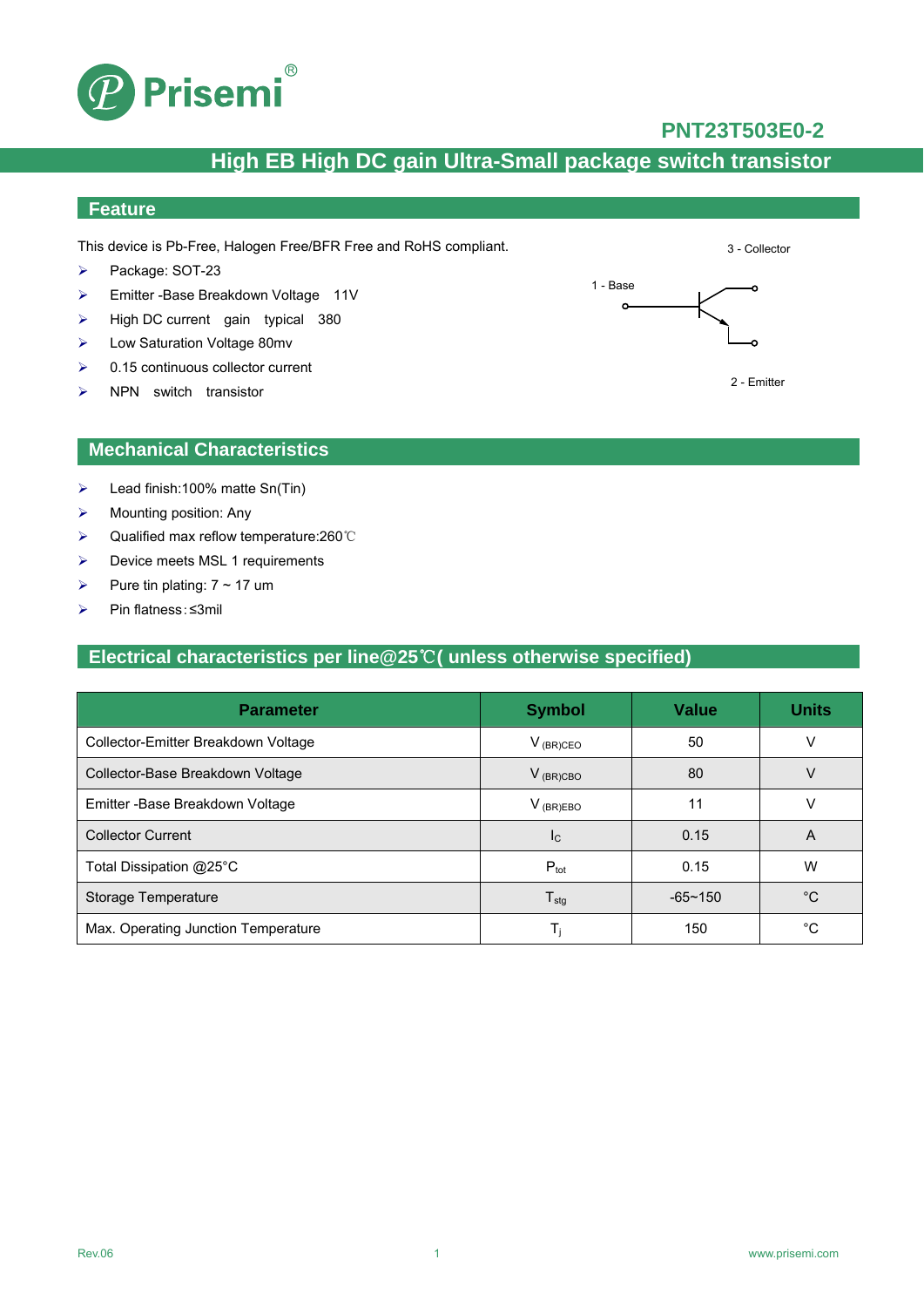### **Absolute maximum rating@25**℃

| <b>Parameter</b>                            | <b>Symbol</b>     | <b>Conditions</b>                             | Min. | Typ. | Max. | <b>Units</b> |
|---------------------------------------------|-------------------|-----------------------------------------------|------|------|------|--------------|
| Collector-Base Breakdown Voltage            | $BV_{CRO}$        | $IC=50uA$                                     | 80   |      |      | $\vee$       |
| Collector-Emitter Breakdown Voltage         | $BV_{CFO}$        | $Ic=1mA$                                      | 50   |      |      | $\vee$       |
| Emitter-Base Breakdown Voltage              | BV <sub>FRO</sub> | $I_F = 50uA$                                  |      | 11   |      | V            |
| Collector Cut-off Current ( $IE=0$ )        | I <sub>CBO</sub>  | $V_{CB} = 60V$                                |      |      | 0.1  | μA           |
| Emitter Cut-off Current( $IC=0$ )           | I <sub>EBO</sub>  | $V_{FB} = 7V$                                 |      |      | 0.1  | μA           |
| DC Current Gain                             | $h_{FE}$          | $I_{C}$ =1mA, $V_{CE}$ =6V                    | 250  |      | 560  |              |
| <b>Collector-Emitter Saturation Voltage</b> | $V_{CE(sat)}$     | $IC=50mA, IB=5mA$                             |      | 0.08 |      | V            |
| <b>Transition frequency</b>                 | $f_T$             | $V_{CE}$ =12V, I <sub>E</sub> =-2mA, f=100MHz |      | 200  |      | <b>MHz</b>   |
| <b>Output Capacitance</b>                   | Cob               | $V_{CE}$ =12V, I <sub>E</sub> =0mA, f=1MHz    |      | 2    | 3.5  | рF           |

#### **Typical Characteristics**



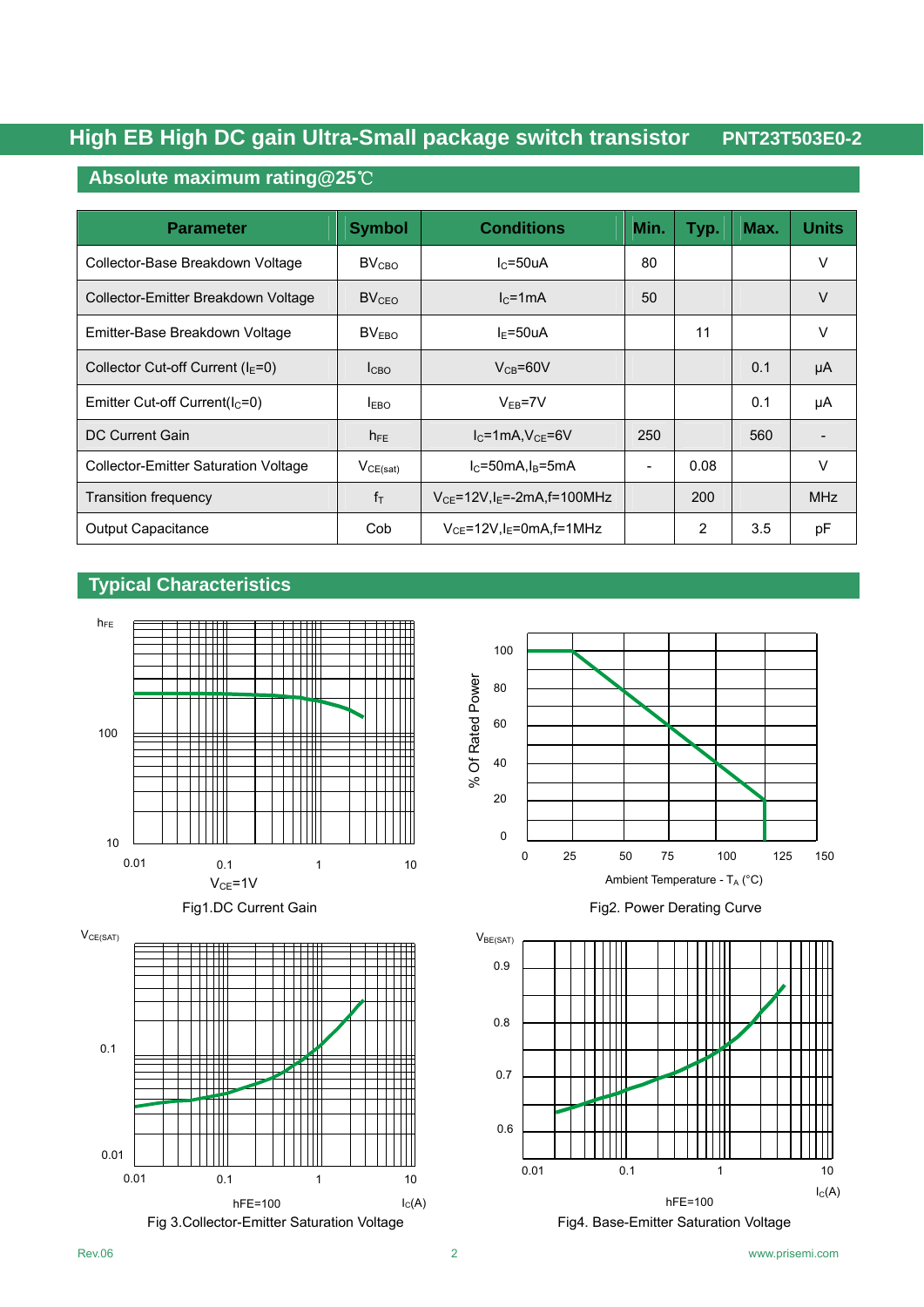



## **Solder Reflow Recommendation**

Peak Temp=257℃, Ramp Rate=0.802deg. ℃/sec

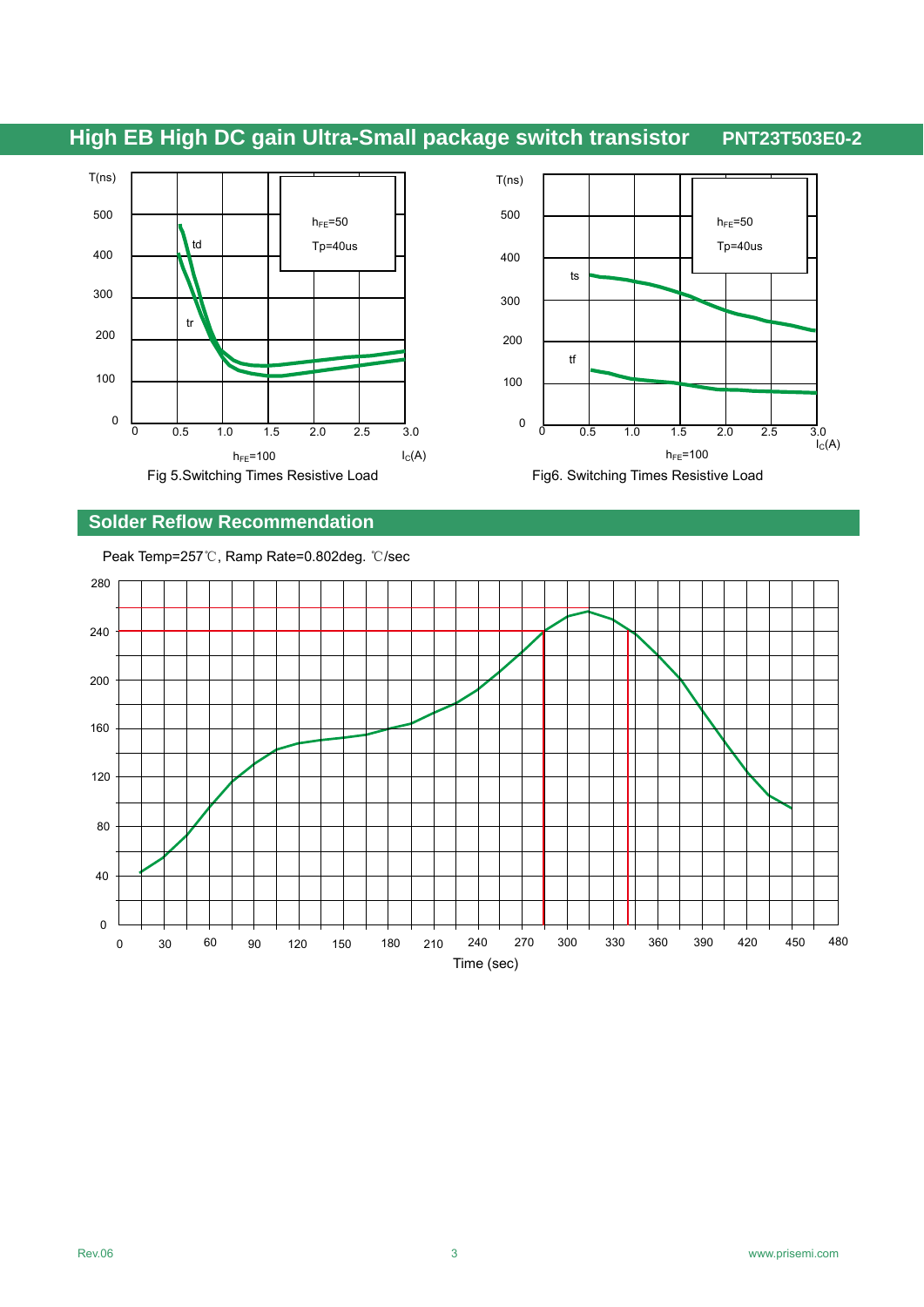## **Product dimension(SOT-23)**







|     | <b>Millimeters</b> |              | <b>Inches</b> |              |  |
|-----|--------------------|--------------|---------------|--------------|--|
| Dim | <b>MIN</b>         | <b>MAX</b>   | <b>MIN</b>    | <b>MAX</b>   |  |
| Α   | 2.80               | 3.00         | 0.1102        | 0.1197       |  |
| B   | 1.20               | 1.40         | 0.0472        | 0.0551       |  |
| C   | 2.10               | 2.50         | 0.0830        | 0.0984       |  |
| D   | 0.89               | 1.02         | 0.0350        | 0.0401       |  |
| E   | 0.45               | 0.60         | 0.0177        | 0.0236       |  |
| F   | 1.78               | 2.04         | 0.0701        | 0.0807       |  |
| G   | 0.085              | 0.177        | 0.0034        | 0.0070       |  |
| H   | 0.45               | 0.60         | 0.0180        | 0.0236       |  |
| J   | 0.37               | 0.50         | 0.0150        | 0.0200       |  |
| K   | 0.89               | 1.11         | 0.0350        | 0.0440       |  |
| L   | 0.013              | 0.100        | 0.0005        | 0.0040       |  |
| θ   | $0^{\circ}$        | $10^{\circ}$ | $0^{\circ}$   | $10^{\circ}$ |  |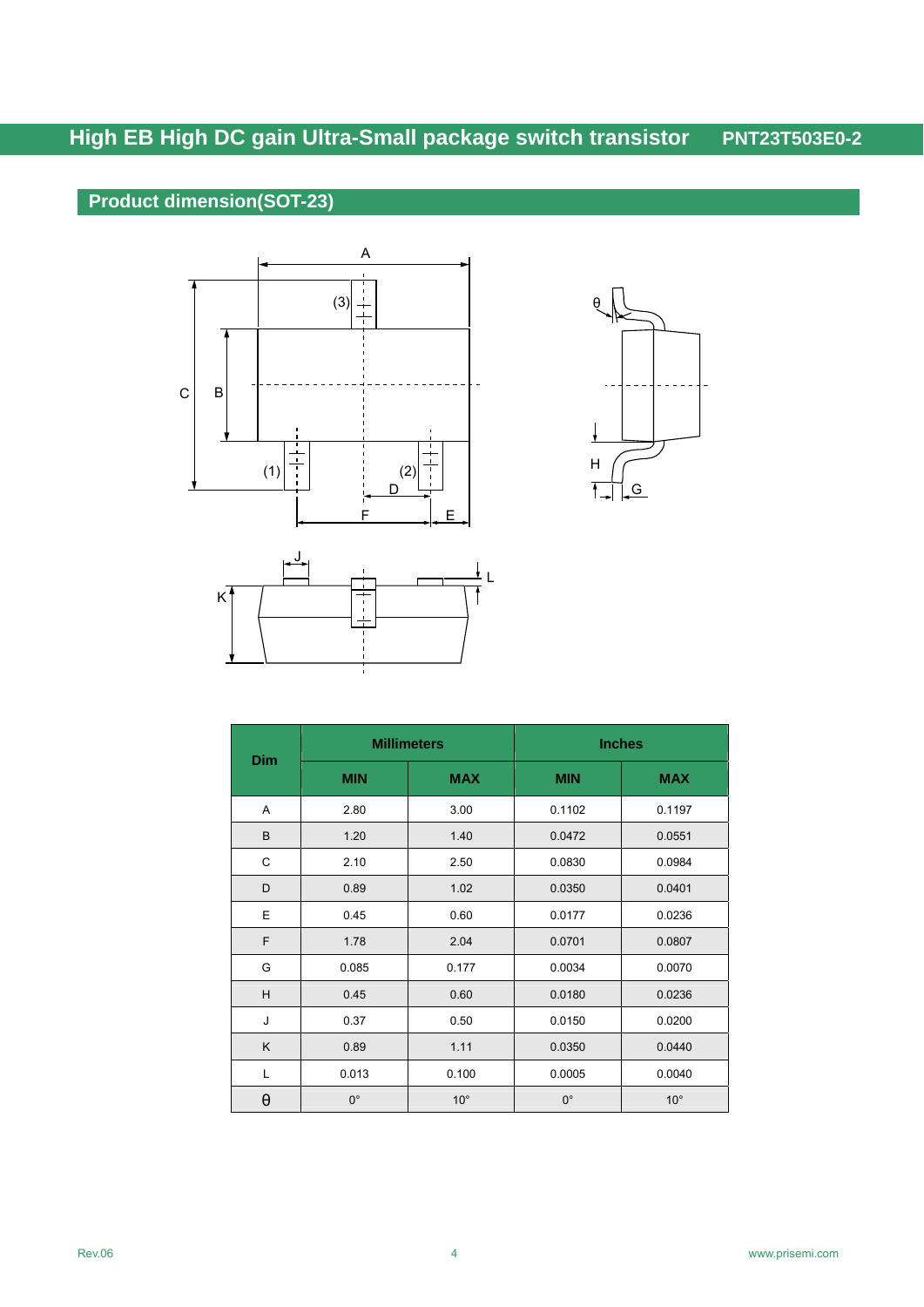

| <b>Dim</b> | <b>Millimeters</b> |            |  |
|------------|--------------------|------------|--|
|            | <b>MIN</b>         | <b>MAX</b> |  |
| а          |                    | 0.7        |  |
| b          |                    | 1.2        |  |
| C          |                    | 2.04       |  |
|            |                    | 2.2        |  |

## **Ordering information**

| Device        | Package          | <b>Shipping</b>    |  |  |
|---------------|------------------|--------------------|--|--|
| PNT23T503E0-2 | SOT-23 (Pb-Free) | 3000 / Tape & Reel |  |  |